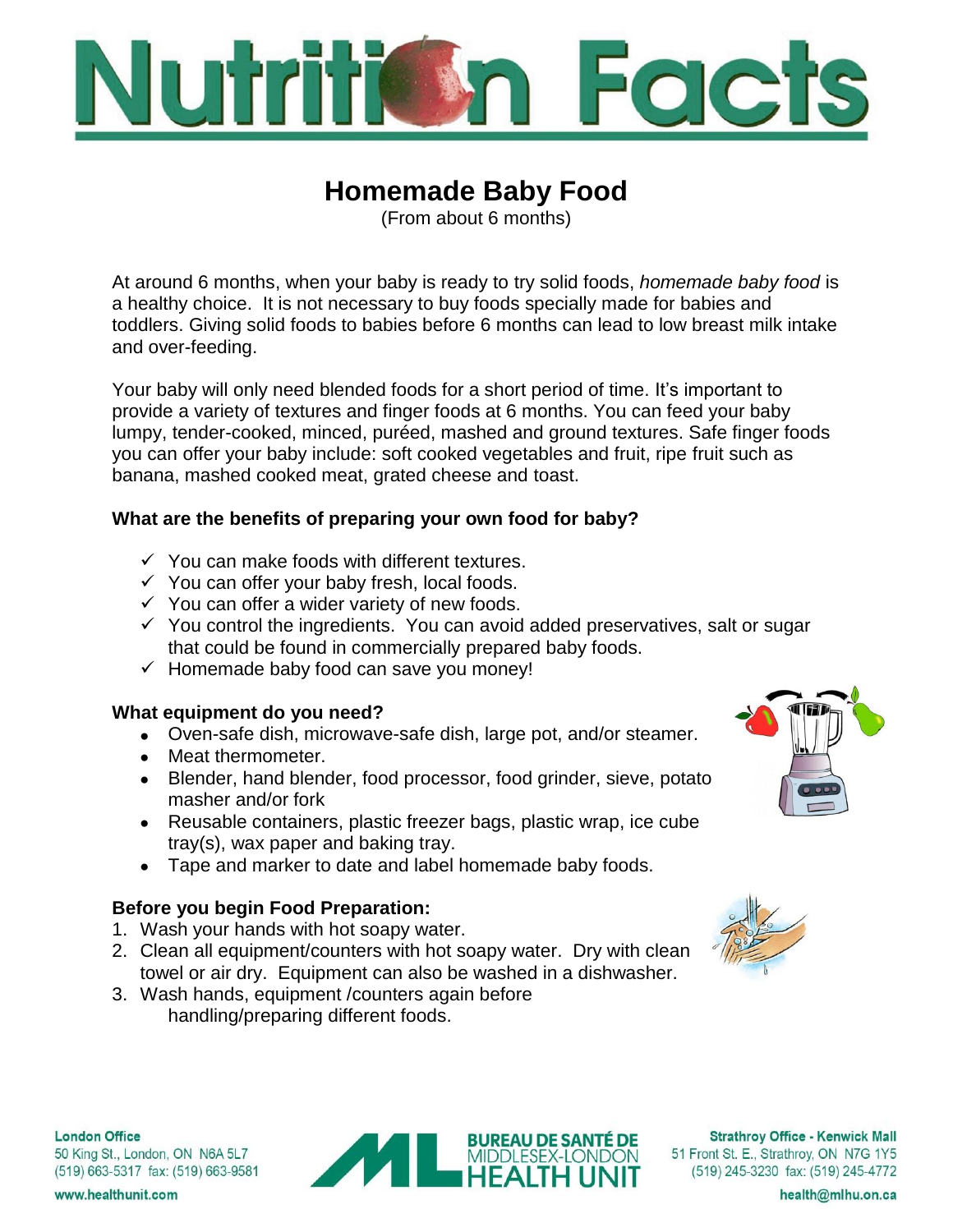## **Vegetables and Fruit:**

Use fresh **vegetables** that are in season whenever possible. Frozen vegetables are also a good choice.

- $\checkmark$  Wash vegetables well, peel skins and cut fresh vegetables such as carrots, sweet potatoes, asparagus, green and yellow beans and squash.
- $\checkmark$  Frozen vegetables such as peas, squash, spinach and kale are also good choices and need little preparation.
- $\checkmark$  Canned vegetables that contain salt are not a good choice.
- Instead: *look for cans that show "no-salt added" or "sodium-reduced" or "canned in water".*

Use fresh **fruit** when it is available. Otherwise use unsweetened frozen fruit or fruit canned in juice.

- $\checkmark$  Wash fresh fruit well, peel skins and cut fresh fruit such as apples, pears, peaches, nectarines, bananas, avocado and melon into small pieces. Remove all seeds.
- $\checkmark$  Prunes, dates or other dried fruits can be placed in boiled water to soften.
- $\checkmark$  Try frozen fruit with no added sugar, like blueberries and melon, look for canned fruit like unsweetened pears, peaches and pineapple.
- Fruit canned in sugar or syrup is not a good choice*.*
- Instead: *look for "no added sugar" or "canned/packed in water or its own juice".*

## **COOKING INSTRUCTIONS:**

 Canned fruit, bananas, soft ripe fruit and avocado do not need to be cooked before blending.

Many nutrients in fruits and vegetable are water-soluble which means important vitamins will "leak" out into cooking water. To protect nutritional value: **use small amounts of water** for cooking and **add the cooking water** when blending.

- To *soften* fruits and vegetables: boil/steam on the stovetop OR cook in the microwave in a microwave-safe dish in a small amount of water.
- Fruits like apples, pears, peaches and nectarines should be peeled and steamed or boiled before blending. This will keep them from turning brown.

## **BLENDING TIPS:**

- Purée or mash vegetables and fruit with some of the cooking water until smooth. The amount of liquid you need to use depends on the texture you want.
- Some fruits tend to have high water content, so you may not need to add liquid.



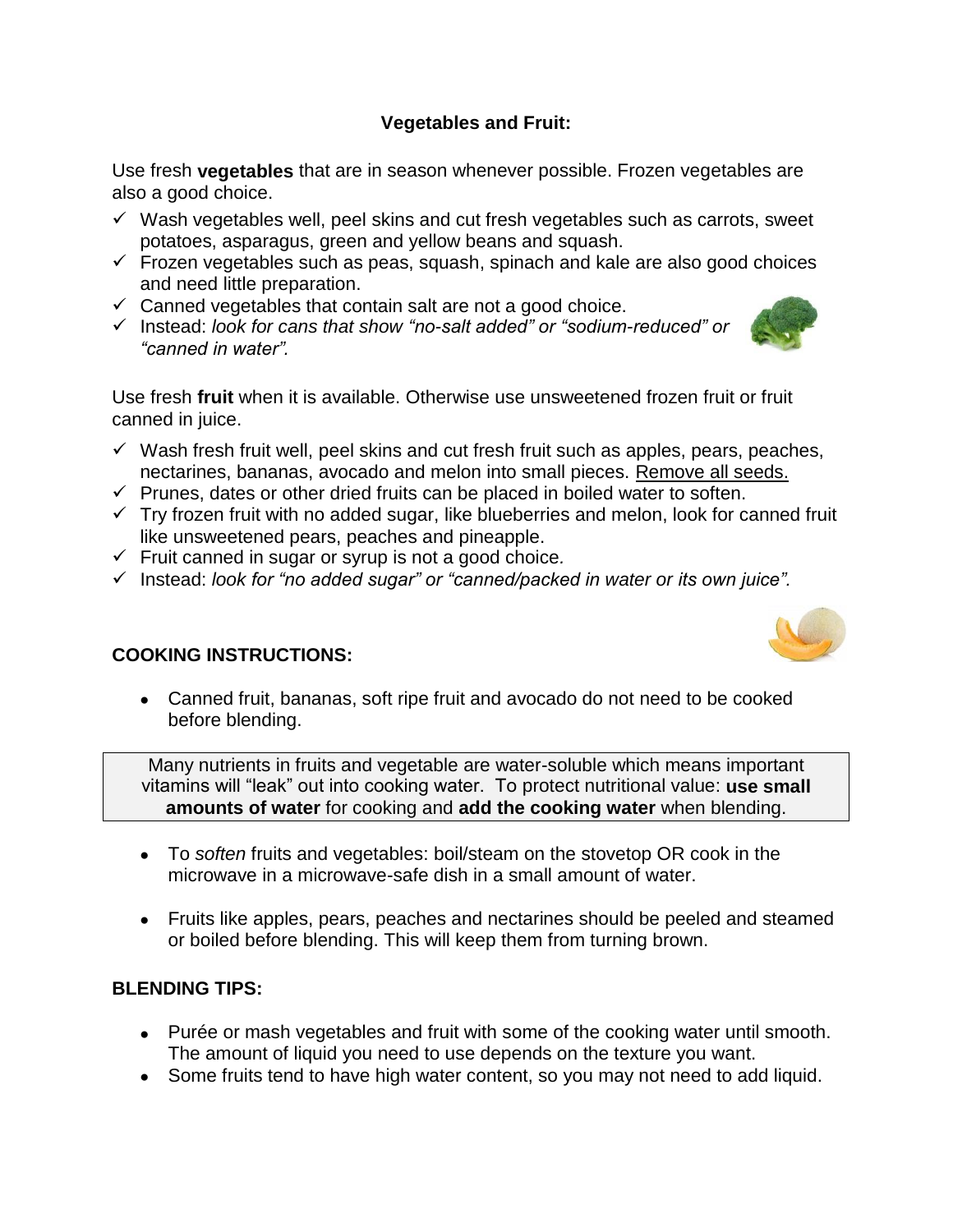

#### **Meats and Alternatives:**

Choose fattier fish like salmon and carefully remove bones. Buy chicken and turkey with skin. Choose higher fat cuts of beef, pork, lamb or veal.



The fat will make the meat more moist and tender – and will provide more calories and good nutrition for your growing baby. Do not choose low-fat, lean, or extra-lean meats.

Choose plain, soft tofu and legumes such as chickpeas, kidney beans, black beans and lentils. Choose low sodium canned products.



## **COOKING INSTRUCTIONS:**

- Use a meat thermometer to check the internal temperature of the meat to ensure it is thoroughly cooked (*see Internal Cooking Temperatures below*).
- Simmer chicken or turkey pieces in water until thoroughly cooked.
- Cook beef, pork, veal, lamb and fish in the oven. Use a small amount of water to keep the meat moist. Avoid using salt, high-salt broth and sauces.
- You may add herbs and spices (without added salt) to season.
- Dried legumes: follow the package's directions. Do not add salt to water.
- Canned legumes: rinse well in a strainer to remove some salt.
- Plain tofu: read the label, as it may not need to be cooked.

## **BLENDING TIPS:**

- Save the cooking liquid and/or fat drippings to add while blending.
- After cooking meats: remove skin, cut away visible fat and take meat off the bone. Ensure all bones are carefully removed.
- Chop the meat, poultry or fish into small pieces using a food processor or blender. Add the cooking liquid/fat to moisten.
- For legumes and tofu, add a little bit of oil and water to reach desired texture.

#### *Internal Cooking Temperatures:*

|                                  | Degrees °C | Degrees °F |
|----------------------------------|------------|------------|
| Beef, veal, lamb, pork           | 71         | 160        |
| Beef-ground                      | 71         | 160        |
| Fish                             | 70         | 158        |
| Poultry-ground                   | 74         | 165        |
| Poultry-whole                    | 82         | 180        |
| Poultry-breast, thighs, and legs | 74         | 165        |
| Leftovers (any type)             | 74         | 165        |



**London Office** 50 King St., London, ON N6A 5L7 (519) 663-5317 fax: (519) 663-9581



**Strathroy Office - Kenwick Mall** 51 Front St. E., Strathroy, ON N7G 1Y5 (519) 245-3230 fax: (519) 245-4772

www.healthunit.com

health@mlhu.on.ca